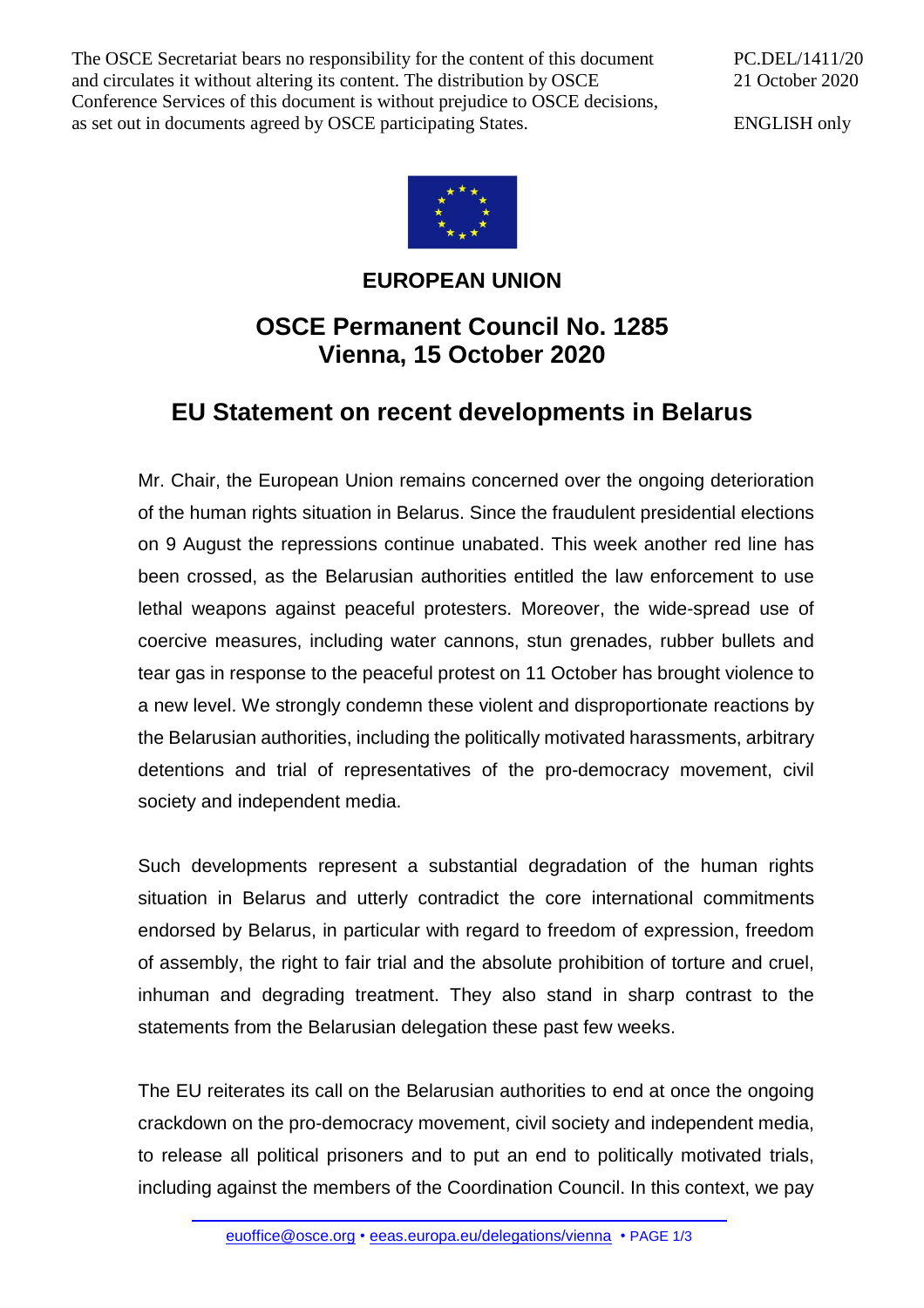tribute to human rights defenders, in particular the Human Rights Center, "Viasna". In the current wave of repression they remain a precious source of reliable information on human rights abuses in Belarus. Regrettably, they often know it firsthand from their own experience. In this regard, we urge the Belarusian authorities to immediately release all human rights defenders, including Ms Marfa Rabkova, coordinator of the Volunteer Service of "Viasna", and to drop all charges against them.

In view of the ongoing developments in Belarus, the EU has decided to impose travel restrictions and assets freeze against 40 individuals responsible for the fraudulent presidential elections of 9 August and subsequent violent crackdown on opposition, civil society and representatives of independent mass media. These restrictive measures and the list of persons targeted will be kept open and under constant review. We are ready to take further restrictive measures against entities and high-ranking officials**,** including Aleksandr Lukashenko.

The EU decided to review its relations with Belarus, as defined in the EU Council Conclusions on Belarus of 12 October. The EU also stands ready to substantially step up its political engagement, sectoral cooperation, and financial assistance to Belarus provided that its authorities respect the principles of democracy, the rule of law and human rights**.** Stopping of repression and abuses, promoting a serious, credible and inclusive political process resulting in free and fair elections under the OSCE/ODIHR's observation, and providing guarantees for respect for human rights are fundamental in this respect.

We renew our call on the Belarusian authorities to engage in an inclusive national dialogue with broader society, in particular the Coordination Council, and stand ready to support a peaceful democratic transition with a variety of instruments, including a comprehensive plan of economic support for a democratic Belarus. In this regard, we note that a dialogue in detention cannot be considered a true democratic and civilized way to hold a dialogue with the society. We fully support the offer made by current and incoming OSCE Chairs to facilitate a national dialogue in Belarus by a joint visit and encourage Belarusian authorities to accept this proposal.